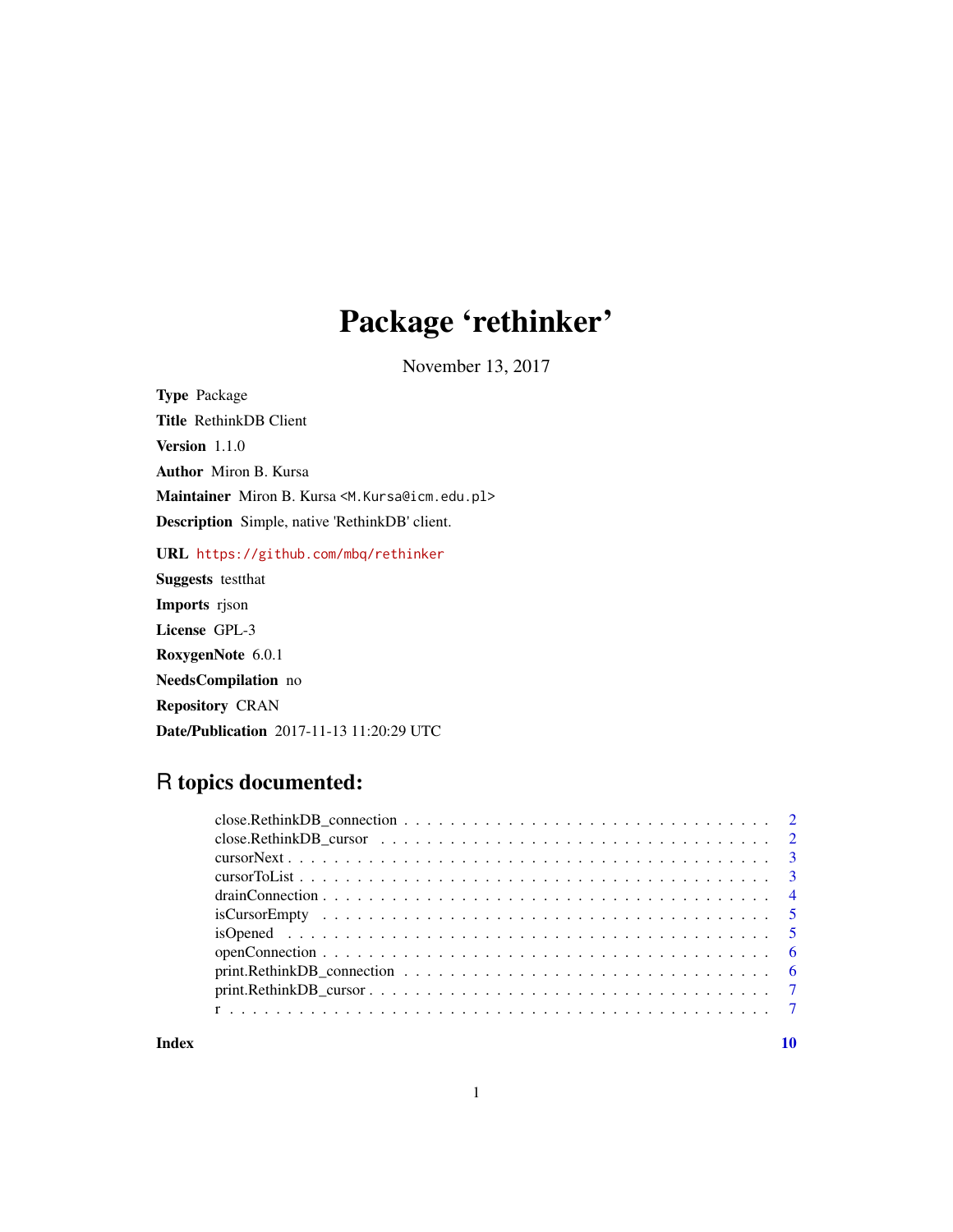<span id="page-1-0"></span>close.RethinkDB\_connection

*Close RethinkDB connection*

## Description

Closes connection and stops all associated callbacks and/or sync cursor.

### Usage

```
## S3 method for class 'RethinkDB_connection'
close(con, ...)
```
## Arguments

| con                     | Connection to close. |
|-------------------------|----------------------|
| $\cdot$ $\cdot$ $\cdot$ | Ignored.             |

close.RethinkDB\_cursor

*Close cursor*

## Description

Closes a given cursor and stops its associated query. Should be called on the current cursor before a new sync query is invoked on the same connection.

## Usage

```
## S3 method for class 'RethinkDB_cursor'
close(con, ...)
```
## Arguments

| con | Cursor to close. |
|-----|------------------|
|     |                  |

... Ignored.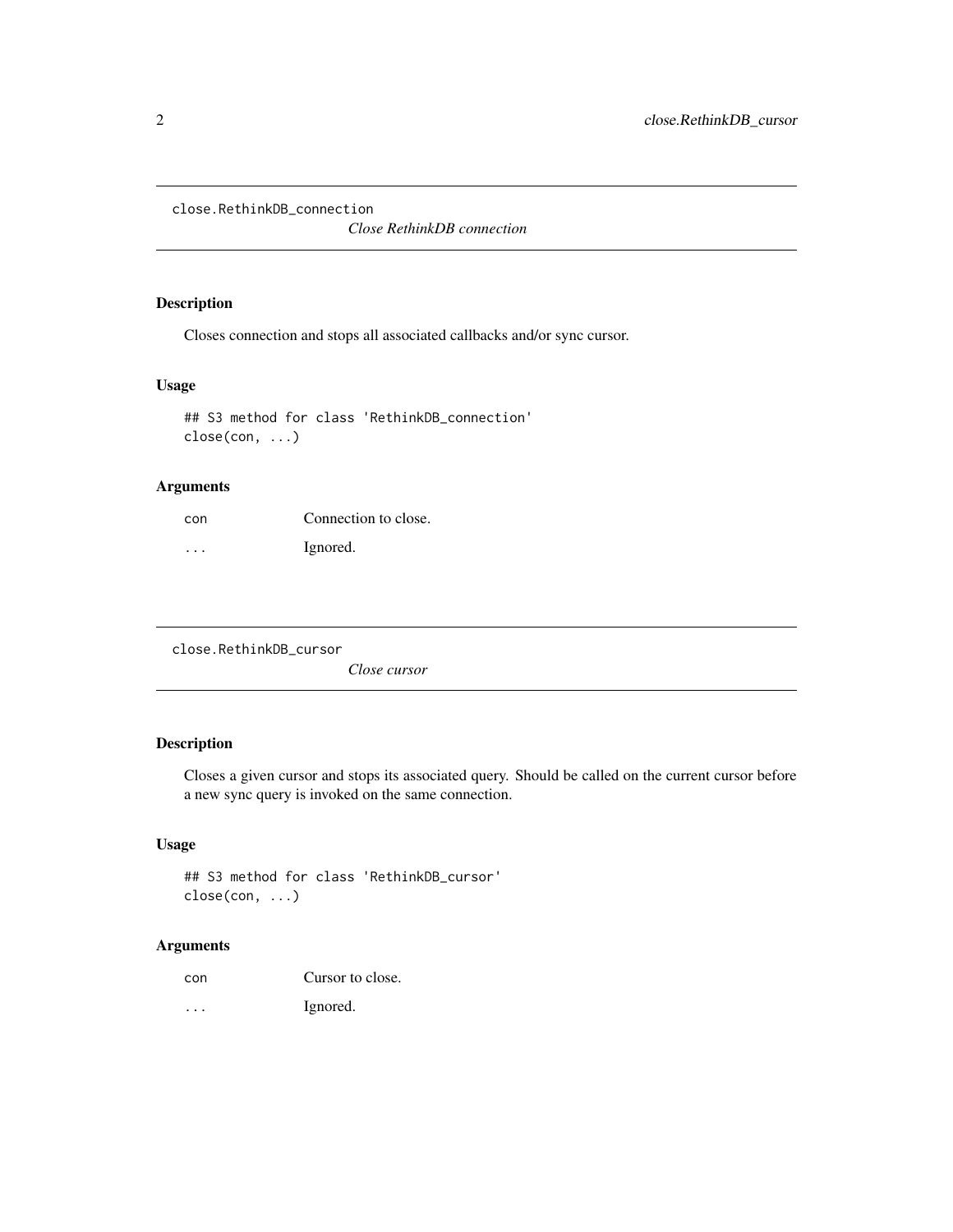<span id="page-2-1"></span><span id="page-2-0"></span>

#### Description

Pulls a datum from a given cursor, sending continuation queries when needed.

#### Usage

```
cursorNext(cursor, inBatch = FALSE)
```
## Arguments

| cursor  | Cursor to pull from; a result of $r()$ \$\$run $( \ldots )$ .                      |
|---------|------------------------------------------------------------------------------------|
| inBatch | If set to TRUE, enables batch mode, i.e., returning the whole local cache (this is |
|         | usually NOT the whole data available under cursor) rather than a single result.    |
|         | Values other than TRUE or FALSE are invalid.                                       |

#### Value

In a default mode, a list representing the returned response JSON, or NULL if no data is available. In a batch mode, list of such lists representing the whole cache (which may be empty, corresponding to default mode's NULL).

## Note

When this function empties local cache, it may ask RethinkDB for more data and hence block. Use [isCursorEmpty](#page-4-1) to decide if it makes sense to call cursorNext. In case you don't need any more answers for the query, close cursor with close method.

#### Author(s)

Miron B. Kursa

<span id="page-2-2"></span>cursorToList *Convert cursor into a list*

#### Description

Converts cursor into a list. For convenience, when given anything other than cursor returns this object unchanged; this way can be used to wrap the result of \$run, so that it is never a cursor.

#### Usage

```
cursorToList(x, maxResults = 10000)
```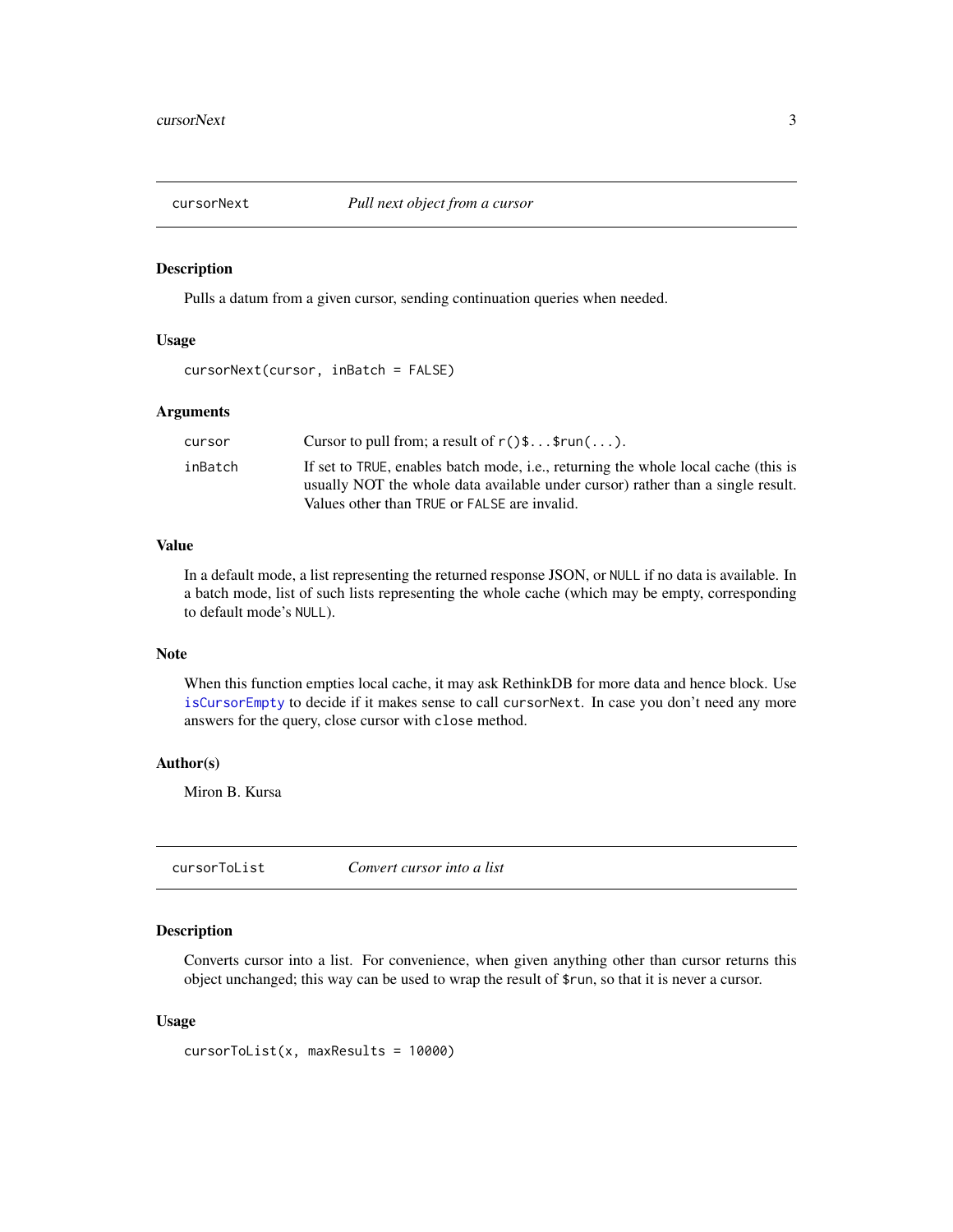## <span id="page-3-0"></span>Arguments

| X          | RethinkDB cursor or any object.                           |
|------------|-----------------------------------------------------------|
| maxResults | Number of results sufficient to stop pulling from cursor. |

## Value

A list of elements pulled from x if it is a cursor, x otherwise.

## Note

The lenght of a list may be larger than maxResults because RethinkDB transmits results in batches.

#### Author(s)

Miron B. Kursa

<span id="page-3-1"></span>drainConnection *Drain RethinkDB connection*

## Description

Drains a given RethinkDB connection, i.e. pull query responses and both call their associated callbacks (for async queries) and/or filling sync cursor local cache. Draining ends when all async queries end; the function blocks for the entire time this is happening.

## Usage

drainConnection(x)

#### Arguments

x Connection to drain.

#### Details

The async query callback will only fire during drainConnection or (opportunistically) [cursorNext](#page-2-1); consequently this function must be run to guarantee that installed callbacks will have a chance to fire.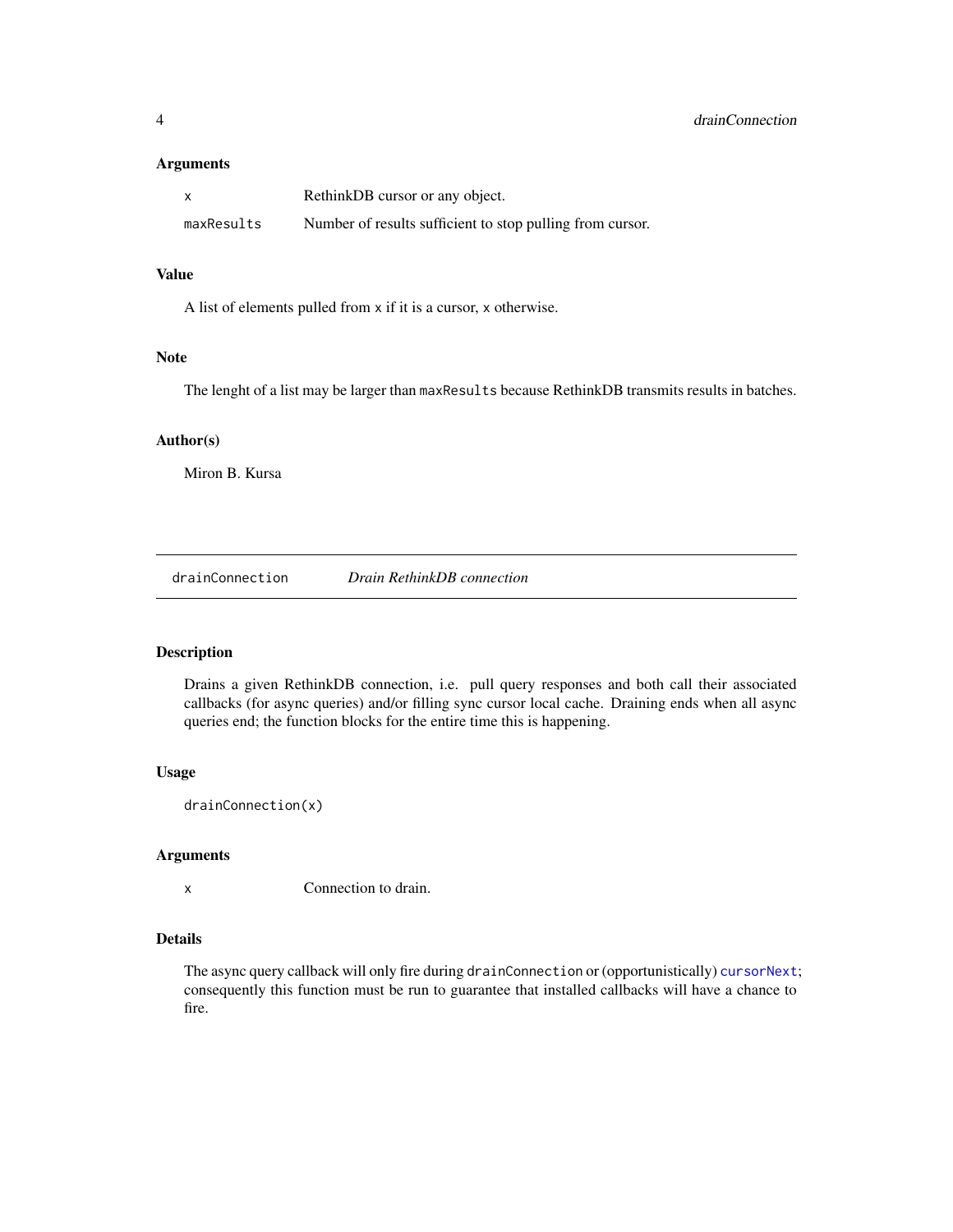<span id="page-4-1"></span><span id="page-4-0"></span>isCursorEmpty *Check if cursor is empty*

#### Description

Check whether a given cursor is fully drained and will output no more datum. The function never blocks; also verifies that the underlying connection is useful.

## Usage

```
isCursorEmpty(cursor)
```
## Arguments

cursor Cursor to check; a result of  $r()$ \$...\$run(...).

## Value

TRUE if cursor has no more data to return.

## Note

It is possible that [cursorNext](#page-2-1) will return NULL just after isCursorEmpty returns FALSE. Changefeeds cursors (made with  $r()$ \$...\$changes()\$...) will never become empty (provided that connection won't become broken).

#### Author(s)

Miron B. Kursa

isOpened *Check if connection is opened*

## **Description**

Check whether a given connection is opened. Closed connections cannot be used, and will throw errors on such an attempt; their associated callbacks and/or sync cursor are dead and won't fire/produce any more data.

#### Usage

isOpened(x)

#### Arguments

x Connection to to check.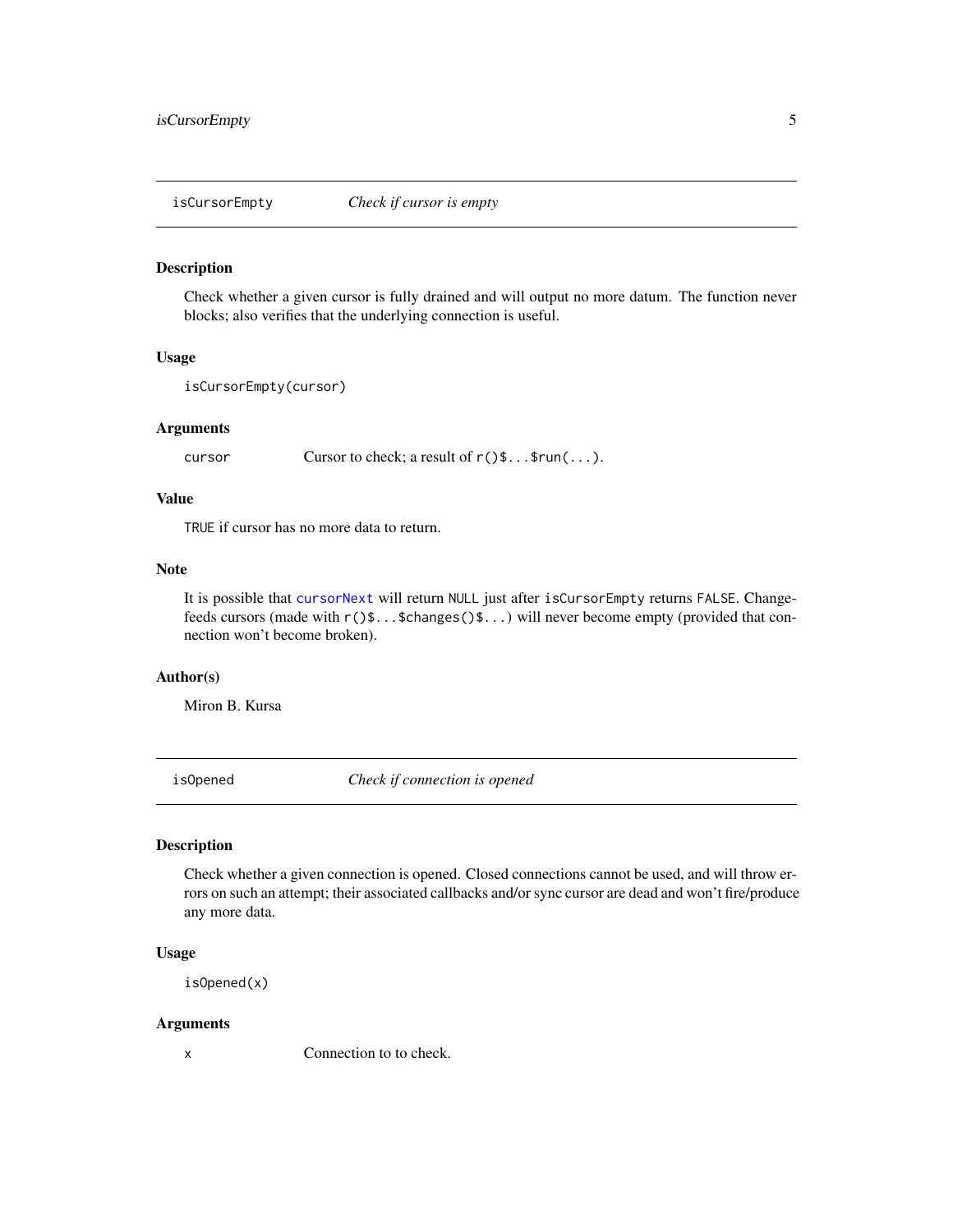## <span id="page-5-0"></span>Value

TRUE if connection is opened and can be used for queries, FALSE otherwise.

## Author(s)

Miron B. Kursa

openConnection *Open connection to a RethinkDB server*

## Description

Opens connection to a given RethinkDB server.

## Usage

```
openConnection(host = "localhost", port = 28015, authKey = NULL,
 v = "V0_4")
```
## Arguments

| host    | Host to connect to.                                                                          |
|---------|----------------------------------------------------------------------------------------------|
| port    | Port to connect to.                                                                          |
| authKev | Authentication key. Not supported yet.                                                       |
|         | Protocol version; " $\sqrt{0}$ 3" and " $\sqrt{0}$ 4" supported, the default should be used. |

#### Value

Object of a class RethinkDB\_connection, which can be passed to  $r()$ \$...\$run and  $r()$ \$...\$runAsync functions.

print.RethinkDB\_connection

*Print RethinkDB connection*

## Description

Prints a RethinkDB connection details, including a number of pending callbacks.

## Usage

```
## S3 method for class 'RethinkDB_connection'
print(x, \ldots)
```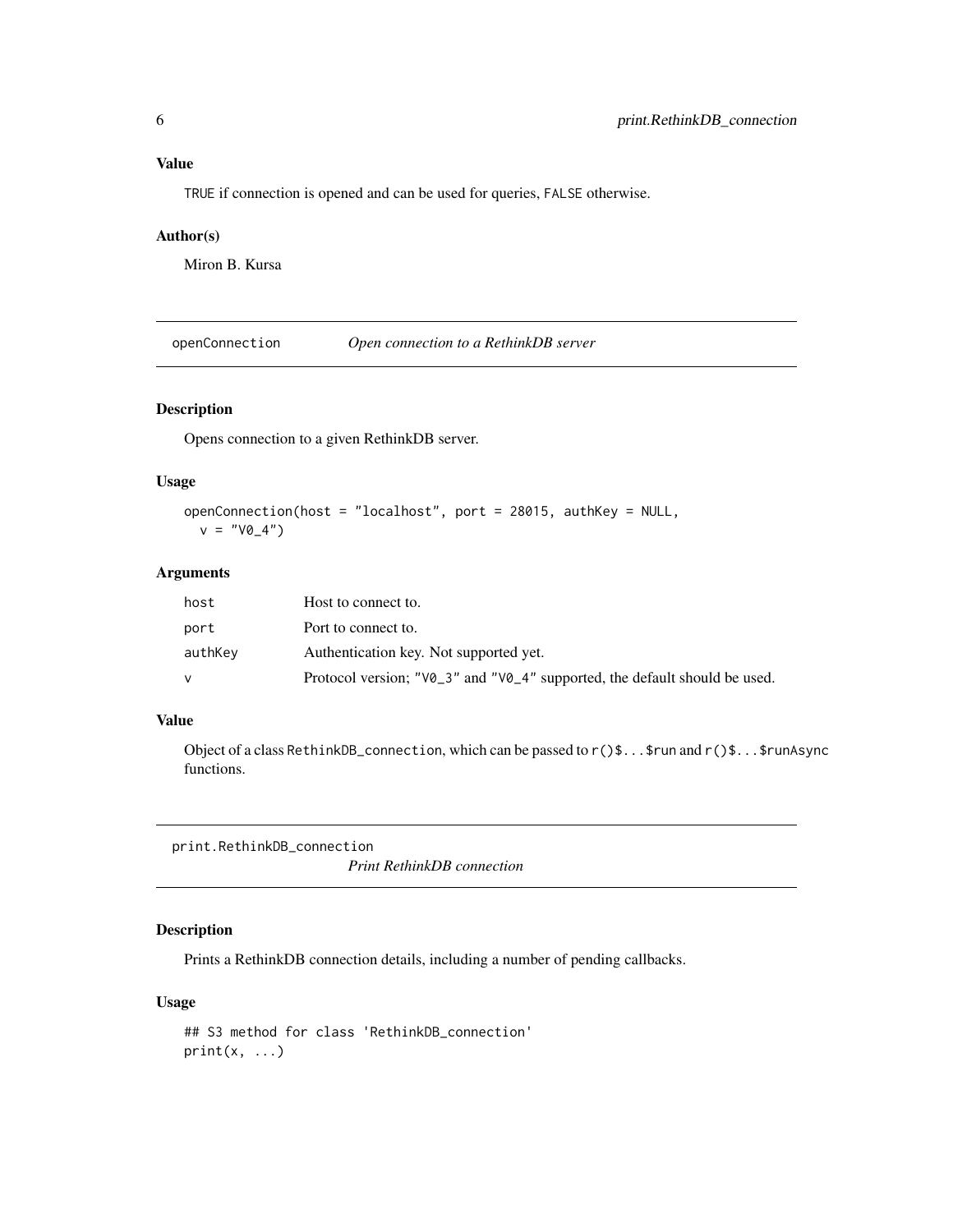## <span id="page-6-0"></span>Arguments

|   | Connection to print. |
|---|----------------------|
| . | Ignored.             |

## Note

Never blocks.

print.RethinkDB\_cursor

*Print cursor*

## Description

Prints a given cursor's status.

## Usage

## S3 method for class 'RethinkDB\_cursor'  $print(x, \ldots)$ 

## Arguments

| X | Cursor to print. |
|---|------------------|
| . | Ignored.         |

#### Note

Never blocks; also checks whether the underlying connection is alive.

r *ReQL root*

Description

Creates ReQL root for building a query.

## Usage

r(db, table)

## Arguments

| db    | DB name; this is optional, and is just a syntax sugar for $r()$ \$db $(db)$ .     |
|-------|-----------------------------------------------------------------------------------|
| table | Table name; this is optional, requires db to be given, and is just a syntax sugar |
|       | $for r()$ \$db $(db)$ \$table $(table)$                                           |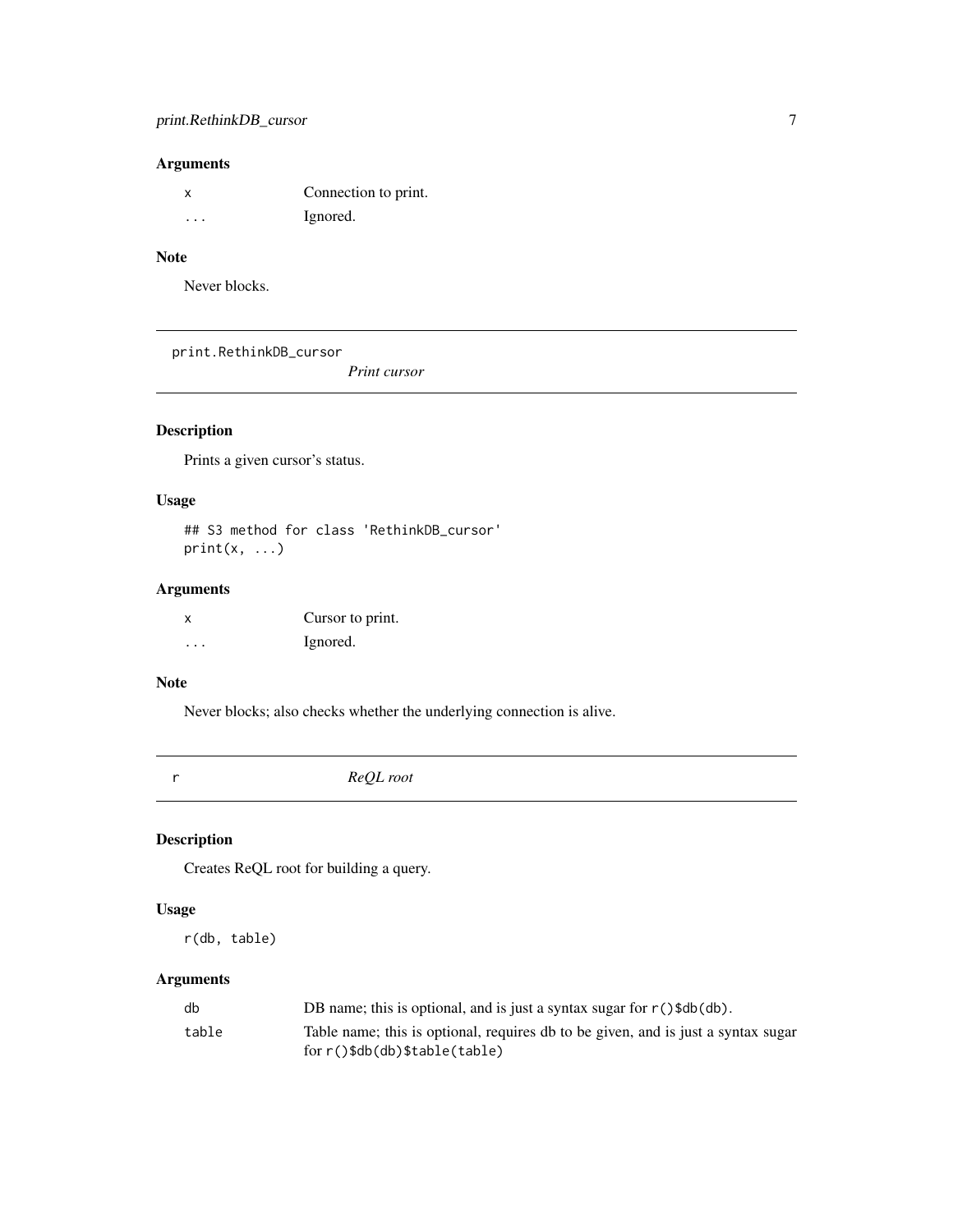#### Value

ReQL root; use \$ (or [[]]) to chain query terms (like r()\$db("test")\$table("test")). In general, anonymous attributes are passed as attributes while named as term options. In context of term arguments, named lists are treated as JSON objects (following rjson package heuristics), unnamed lists and simple vectors as JSON arrays; classes and attributes are ignored. Term options should be called in the snake case form (for instance return\_changes not returnChanges), as documented for the original Python driver. To finalise, use \$run or \$runAsync. For a comprehensive description of all terms, see RethinkDB API reference; here we give an overview of some:

run(connection,...)

Evaluate the query; the function will block until first response from RethinkDB to this query will be received. May return cursor, an object representing a stream of data on which [cursorNext](#page-2-1) and [cursorToList](#page-2-2) can be used to extract actual information. ... may be used to specify run options, like profile, durability or read\_mode.

runAsync(connection,callback,...)

Evaluate the query; for each datum received x, run callback $(x)$ . Callback should return TRUE to be re-evaluated on proceeding data; any other response will cause the query to be dropped immediately. This function returns immediately; to ask R to start evaluating async queries, run [drainConnection](#page-3-1). Note that callbacks can be also called while \$run() blocks waiting for other query to execute.

bracket(...) Implementation of the JavaScript  $(\ldots)$  and Python  $[\ldots]$  operation.

funcall(function,atts)

Implementation of the JavaScript .do(); note that the order of arguments is different.

#### Note

ReQL is implemented as an environment, thus is mutable unlike most R objects. To this end, you can use variables for chaining like this r()->query; query\$db("a"); query\$table("b"); but consequently you can't use variables to make a re-usable stub, i.e., this is invalid:  $r()$ ->query; query\$db("a")\$table("aa")\$run(...) query\$db("b")\$table("bb")\$run(...);.

If you get "trying to apply non-function" error, you likely have misspelled term name or trying to use a non-existent one.

To view raw AST (at any depth), use \$query.

#### Author(s)

Miron B. Kursa

## Examples

```
## Not run:
#Connect to the RethinkDB instance
cn<-openConnection()
```
#Get document count in some\_db's some\_table

<span id="page-7-0"></span> $8 \t\t\t r$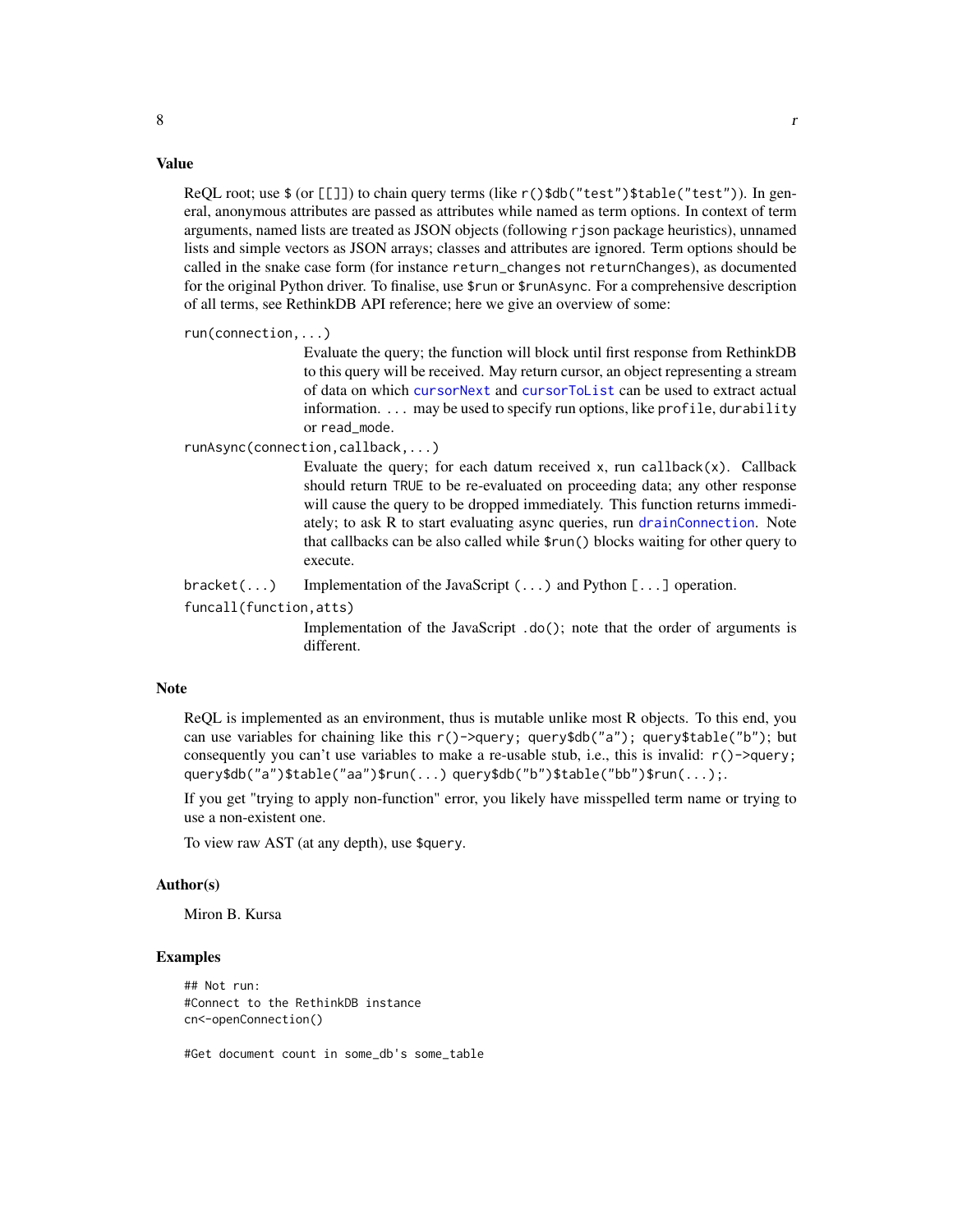```
r()$db("some_db")$table("some_table")$count()$run(cn)
#...same can be done shorter
r("some_db","some_table")$count()$run(cn)
```

```
#Fetch 5 random docs from some_db's some_table...
r("some_db","some_table")$sample(5)$run(cn)->cursor
#...and present as a list`
cursorToList(cursor)
```

```
#Insert an element
r("some_db","some_table")$insert(list(id="new",a=1:10,b=list(c=1,d=2)))$run(cn)
```
#Close connection close(cn)

## End(Not run)